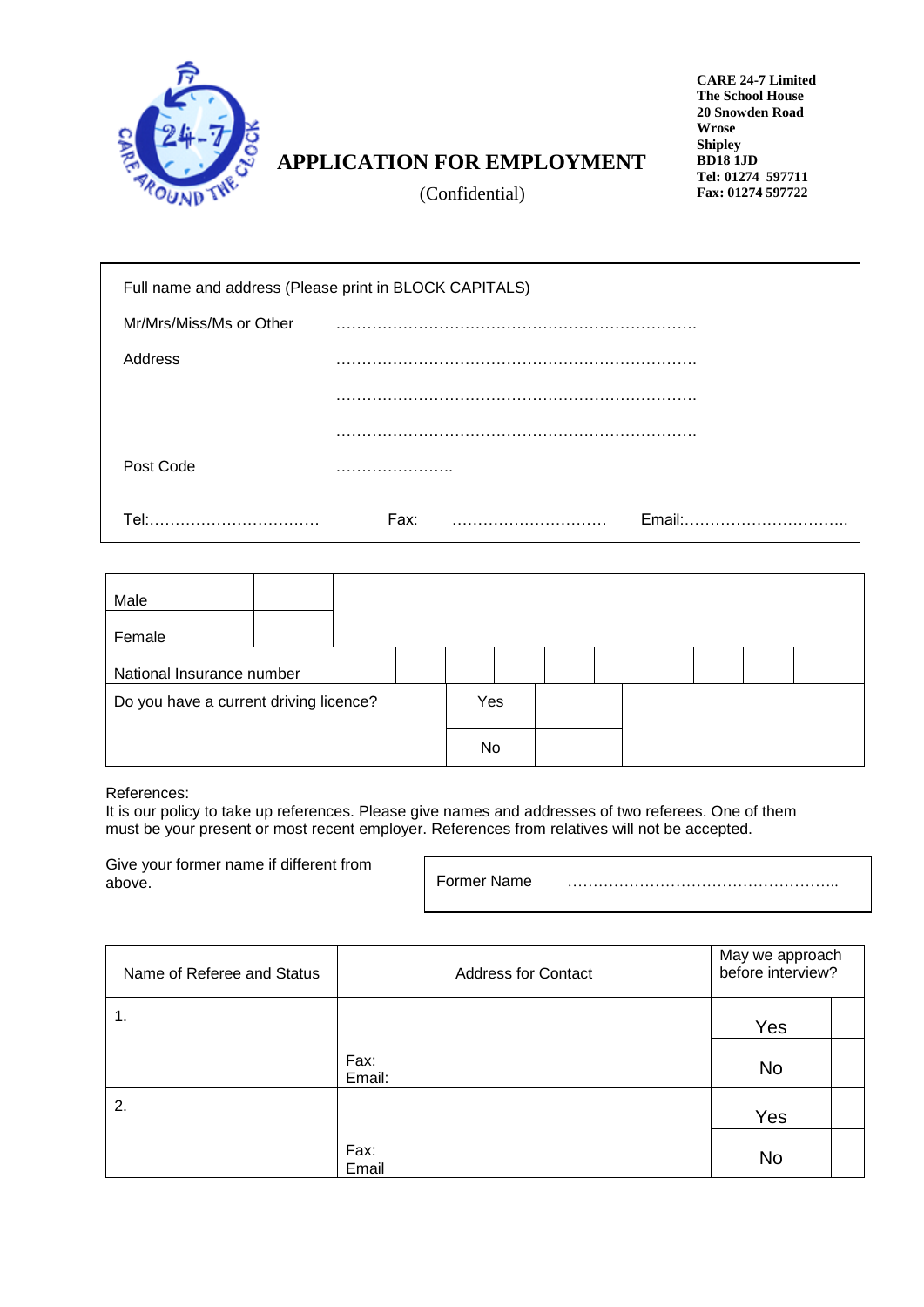| Education and qualification details | Grades<br>obtained | Where<br>obtained | Date from | Date to |
|-------------------------------------|--------------------|-------------------|-----------|---------|
|                                     |                    |                   |           |         |
|                                     |                    |                   |           |         |
|                                     |                    |                   |           |         |
| Training course details             | Grades<br>obtained | Where<br>obtained | Date from | Date to |
|                                     |                    |                   |           |         |
|                                     |                    |                   |           |         |
|                                     |                    |                   |           |         |
|                                     |                    |                   |           |         |

| Do you have any language skills other than English? |                |                           |  |  |  |  |
|-----------------------------------------------------|----------------|---------------------------|--|--|--|--|
| Write<br>Speak                                      | Write<br>Speak |                           |  |  |  |  |
| Do you use Sign Language?                           |                | <b>Indicate BSL Level</b> |  |  |  |  |

| Are there any medical conditions that we should be aware of which may prevent you or<br>make it difficult for you to carry out manual handling procedures? |  |  |  |  |  |  |  |
|------------------------------------------------------------------------------------------------------------------------------------------------------------|--|--|--|--|--|--|--|
| Yes                                                                                                                                                        |  |  |  |  |  |  |  |
| If you answered Yes, please give details:                                                                                                                  |  |  |  |  |  |  |  |
|                                                                                                                                                            |  |  |  |  |  |  |  |
|                                                                                                                                                            |  |  |  |  |  |  |  |
|                                                                                                                                                            |  |  |  |  |  |  |  |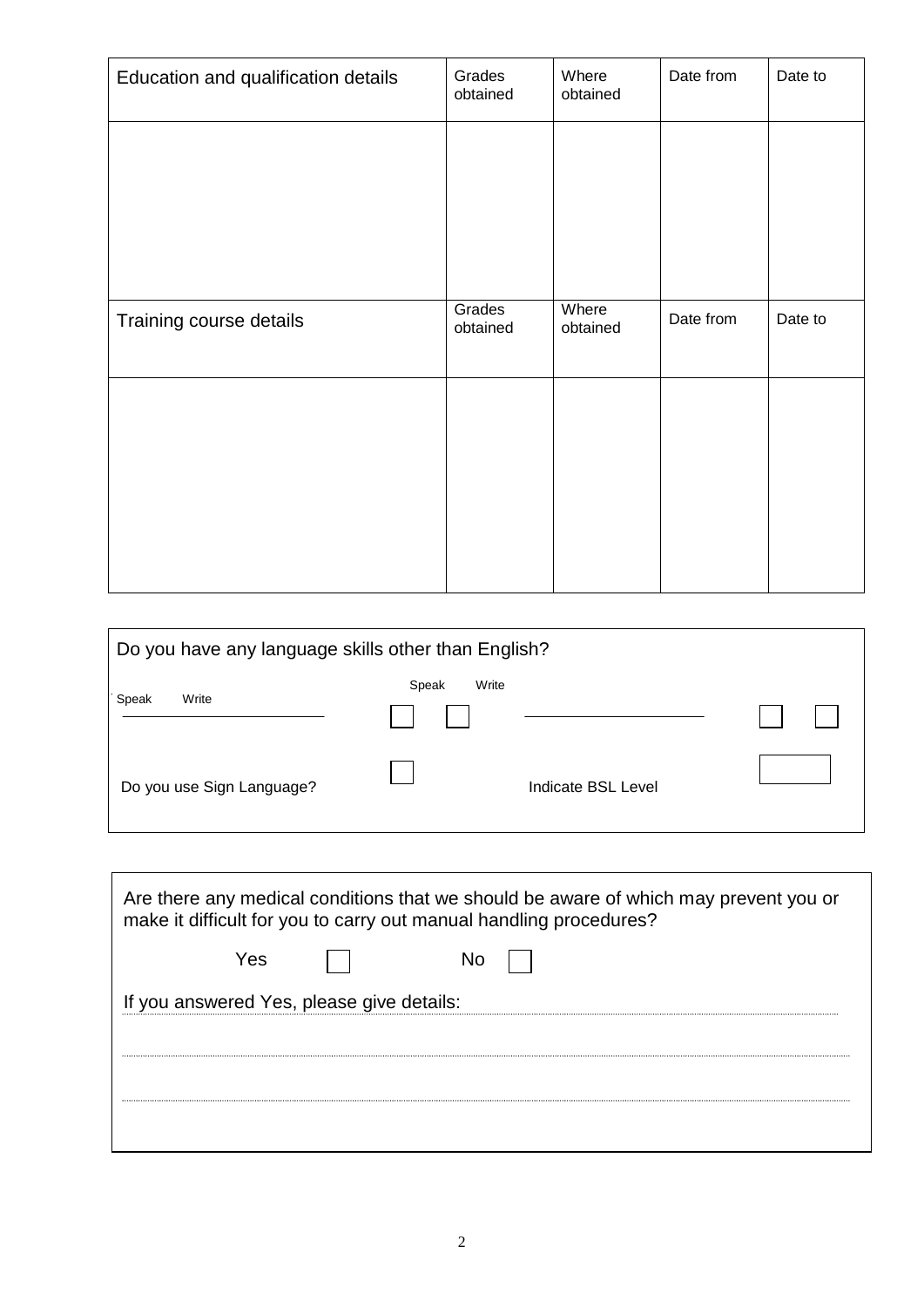| Current (most recent) Employer's Name and Address |                             |  |    |  |              |  |  |  |  |
|---------------------------------------------------|-----------------------------|--|----|--|--------------|--|--|--|--|
| Name                                              |                             |  |    |  |              |  |  |  |  |
| Address                                           |                             |  |    |  |              |  |  |  |  |
|                                                   |                             |  |    |  |              |  |  |  |  |
|                                                   |                             |  |    |  |              |  |  |  |  |
|                                                   | Telephone number            |  |    |  |              |  |  |  |  |
| Position Held                                     |                             |  |    |  |              |  |  |  |  |
| Date                                              | from                        |  | to |  | Hours worked |  |  |  |  |
|                                                   | Reason for wishing to leave |  |    |  |              |  |  |  |  |
|                                                   |                             |  |    |  |              |  |  |  |  |
|                                                   | Brief details of duties     |  |    |  |              |  |  |  |  |
|                                                   |                             |  |    |  |              |  |  |  |  |
|                                                   |                             |  |    |  |              |  |  |  |  |

| <b>Previous Employers Name</b><br>and address | Position held | Date from | Date to | Reason for leaving |
|-----------------------------------------------|---------------|-----------|---------|--------------------|
|                                               |               |           |         |                    |
|                                               |               |           |         |                    |
|                                               |               |           |         |                    |

Please use this space to detail your skills, knowledge and experience you possess to become a Care Assistant. Include any voluntary, home based work and leisure activities. (use additional sheet if necessary)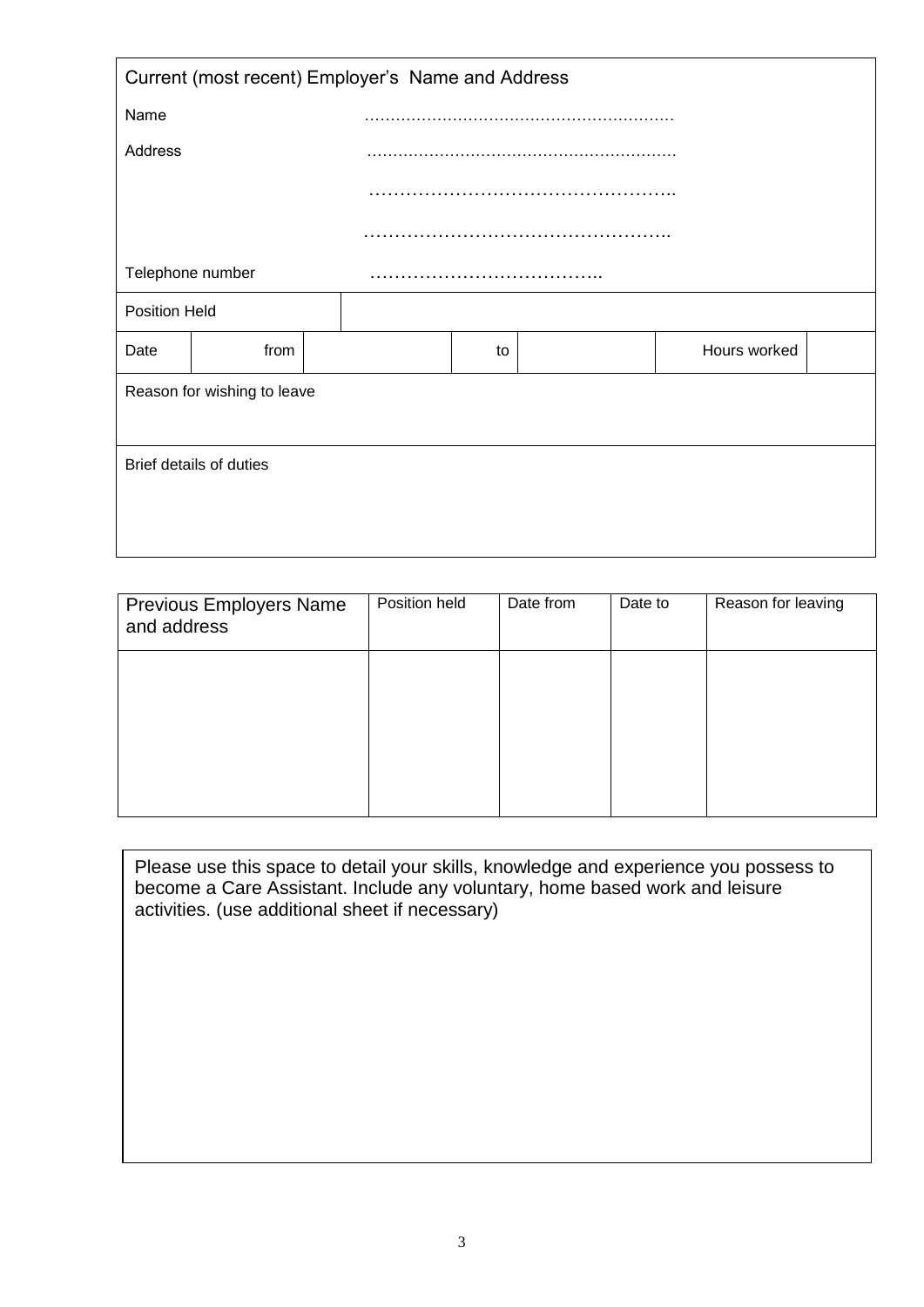

Please give details of your availability to work below:

|                                                                      | Times available to work |         |         |         |          |          |  |  |
|----------------------------------------------------------------------|-------------------------|---------|---------|---------|----------|----------|--|--|
| Days<br>available                                                    | $7 - 8$                 | $8 - 1$ | $1 - 5$ | $5 - 7$ | $6 - 10$ | $10 - 7$ |  |  |
| Mon                                                                  |                         |         |         |         |          |          |  |  |
| Tue                                                                  |                         |         |         |         |          |          |  |  |
| Wed                                                                  |                         |         |         |         |          |          |  |  |
| Thur                                                                 |                         |         |         |         |          |          |  |  |
| Fri                                                                  |                         |         |         |         |          |          |  |  |
| Sat                                                                  |                         |         |         |         |          |          |  |  |
| Sun                                                                  |                         |         |         |         |          |          |  |  |
| Please use this space if you wish to comment about your availability |                         |         |         |         |          |          |  |  |
|                                                                      |                         |         |         |         |          |          |  |  |
|                                                                      |                         |         |         |         |          |          |  |  |
|                                                                      |                         |         |         |         |          |          |  |  |
|                                                                      |                         |         |         |         |          |          |  |  |
|                                                                      |                         |         |         |         |          |          |  |  |

| Will you be using a car for work?  | Yes | <b>No</b> |  |
|------------------------------------|-----|-----------|--|
|                                    |     |           |  |
| How did you learn of this vacancy? |     |           |  |
|                                    |     |           |  |
|                                    |     |           |  |